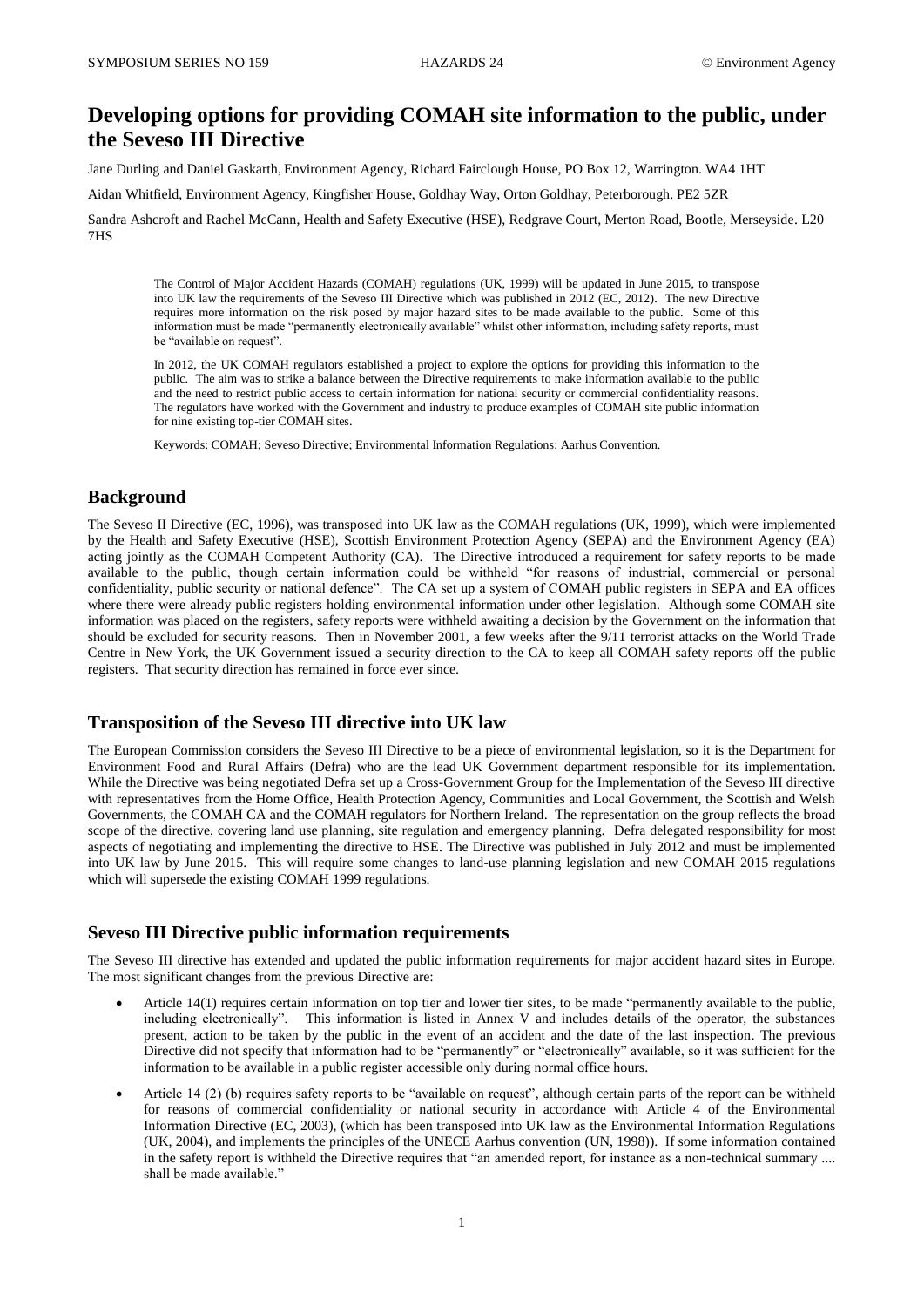Article 14 (2) (c) requires the inventory of dangerous substances to be "available on request" subject to the same caveats about withholding information as described above for safety reports.

During the negotiations on the Seveso III Directive it became clear that the European Commission (and most member states) believed that the public right to know about major hazard sites generally outweighed concerns over security issues. This is reflected in Recital 19 of the Directive which states that the level and quality of information to the public should be improved, to promote the three guiding principles of the Aarhus convention:

- Access to environmental information
- Public participation in environmental decision-making
- Access to justice in environmental matters

The Commission has made it clear that the UK Government security direction keeping all safety reports off the public registers would not be acceptable beyond June 2015 when the new directive comes into force, although some information could be withheld on a case by case basis.

# **Implications for the transposition of Seveso III into UK law**

In order to satisfy the Article 14(1) requirements to make information permanently electronically available, the CA is planning to provide a COMAH site public information website, linked to a database containing the Annex V information. This has presented a number of practical difficulties:

- SEPA and the EA already have websites providing the public with information on the releases of pollution from industrial installations. These could potentially be expanded to hold COMAH information but this would involve splitting the database geographically and the public would have to access two different websites. This situation was further complicated in April 2013 when Natural Resources Wales was created and became a fourth member of the COMAH CA.
- The information will have to be updated on a regular basis, especially the date of the last inspection, which then leads to the question of how to define an "inspection".
- Operators should be able to load their site information directly into the website and database. This system should be simple and easy to use, to minimise the burden on industry.
- The website and database should be as simple as possible to ensure the system can be up and running by June 2015.

By late 2013 the CA had decided to set up a new website and database for the Annex V information, based on modifying an existing HSE database. This will provide a single system covering the whole of Great Britain.

In order to satisfy the Article 14(2) (b) requirements to make safety reports available on request the CA will have to resolve a number of issues:

- The Government will have to decide what information should be withheld for reasons of national security on each COMAH site. This proved to be an almost intractable problem when the COMAH 1999 regulations were introduced and was only resolved when the 2001 security direction required all safety reports to be kept out of the public domain.
- Operators will have to specify the information they would like to be withheld for reasons of commercial confidentiality. There are existing arrangements for doing this under the COMAH 1999 regime which some operators have been using, but other operators have not done so because they knew that the security direction would keep the whole safety report out of the public domain.
- The Government, CA and operators will have to decide how and when the security sensitive and commercially confidential information will be removed from safety reports:
	- o should the operator submit a public version of the safety report and a separate annex containing the confidential information? or,
	- o should the CA redact the sensitive information only if and when a member of the public asks to see the safety report?
- The CA will have to decide on a mechanism for making safety reports available on request. They are usually very large documents containing numerous process diagrams and site plans, supplied to the CA only as paper copies. They are not suitable for electronic transmission and it would be costly and time consuming to photocopy them.

In 2012 these issues were discussed at a meeting of the Cross Government Group for the Implementation of the Seveso III Directive. The CA proposed setting up a project sub-group to develop a number of exemplar Non-Technical Summaries (NTSs) of safety reports that would contain the information required by the directive whilst excluding any security sensitive or commercially confidential information. The group endorsed the idea and the CA set up the Non-Technical Summaries project.

In order to satisfy the Article 14(2) (c) requirements to make an inventory of dangerous substances available on request, the CA will have to decide on the level of detail that will be provided, for both the description of dangerous substances and the quantities present.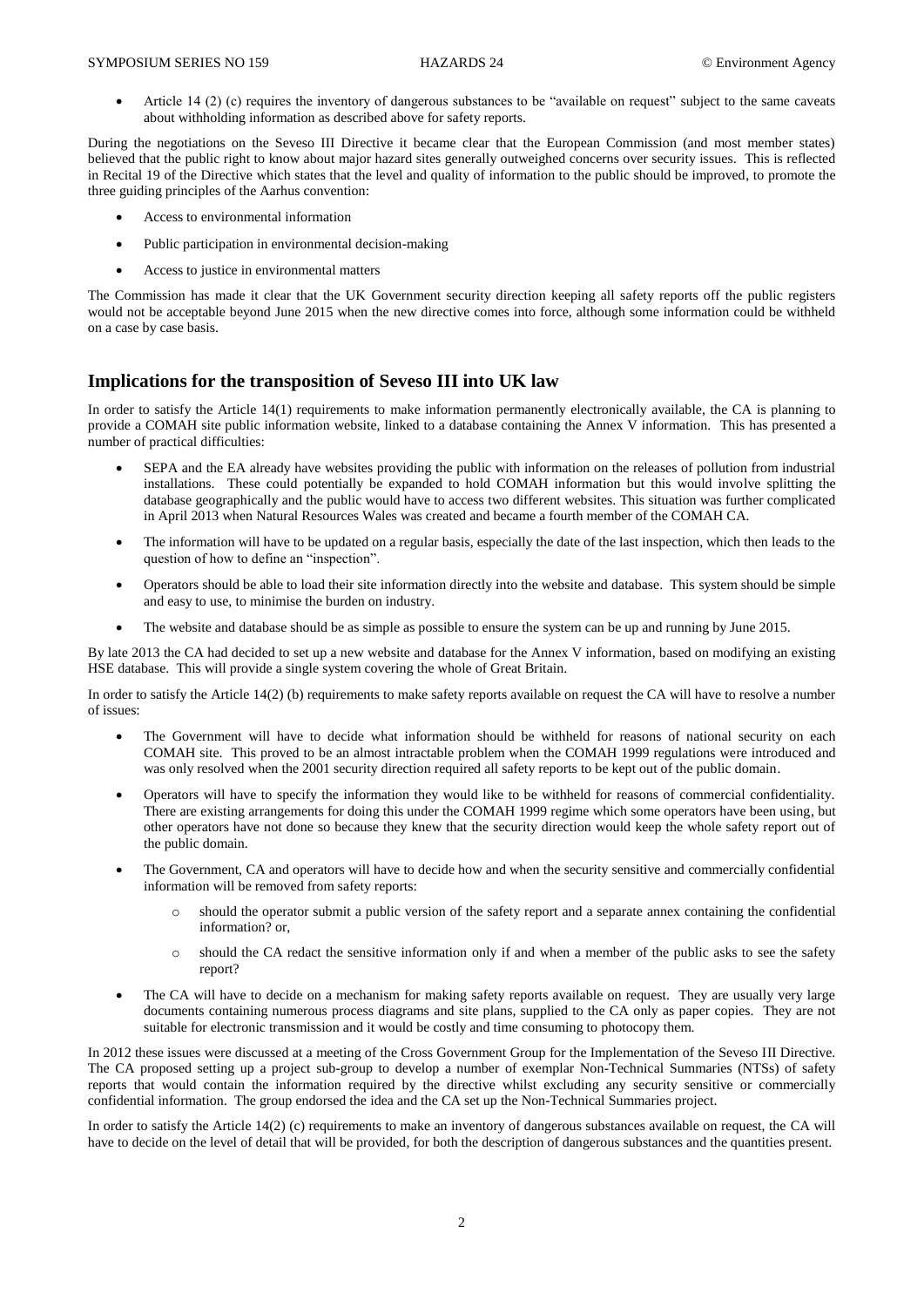#### **Security issues on COMAH sites**

The main terrorist threats to COMAH sites are that someone will release a dangerous substance in order to cause harm to local people or the environment, or that someone will steal dangerous substances that can be used to cause harm elsewhere. The Government has provided guidance on the information that should not be disclosed, which includes:

- Detailed descriptions of the site;
- Specifics about the substances on-site;
- Actual volumes of material stored;
- Detailed information about pipelines and associated storage systems;
- Staffing levels;
- Emergency procedures;
- Scenario consequences;
- Safety/emergency response equipment;
- Security arrangements;

Much of the detailed information provided in existing safety reports could be described under the headings above. The challenge under Seveso III is to summarise the information and present it in such a way that it is informative to the public but does not contain sufficient detail to be usable by a terrorist for site selection purposes.

#### **Developing the exemplar Non Technical Summaries (NTSs)**

The first challenge for the project was to find a selection of COMAH operators who would be willing to participate in the project by allowing the CA to write an NTS based on the information in their existing safety report. The CA gave a presentation on the project at a Seveso III seminar in Leeds in October 2012, attended by approximately 150 COMAH operators, safety consultants and trade associations. The idea was enthusiastically received and a number of operators volunteered to participate. The CA also made direct approaches to recruit operators in Scotland, Wales and Northern Ireland. By November 2012 the nine COMAH sites shown in figure 1 had been selected, representing a broad range of locations, sizes, activities, dangerous substances, security issues and commercial confidentially issues.



Figure 1. COMAH establishments participating in the Non-Technical Summaries project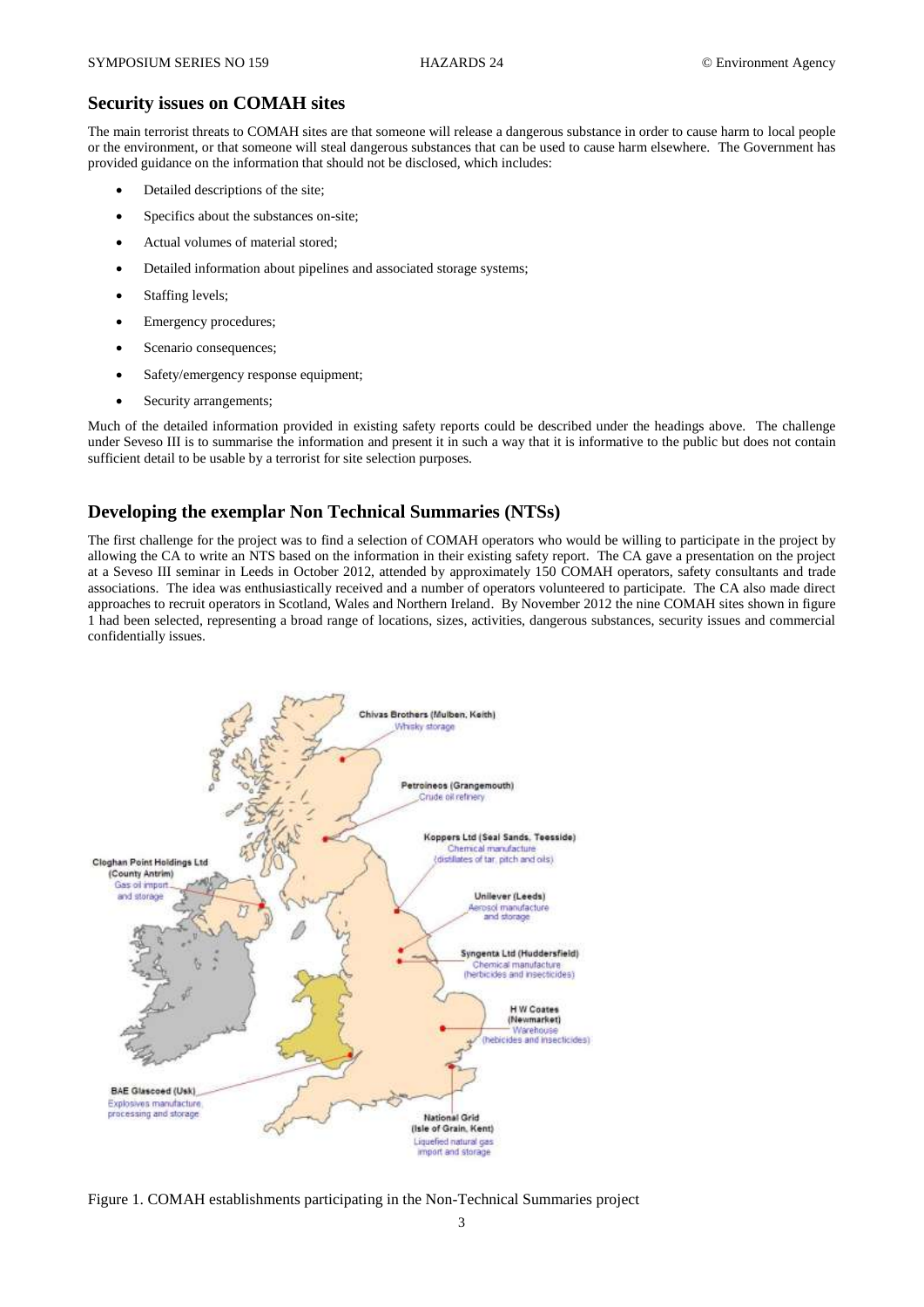The project team prepared an NTS template that focussed on presenting the information in a way that would be understandable to the public. The template deliberately avoided using terminology that would only be understood by process safety experts. The template was sent to local Inspectors who wrote the NTSs for the participating sites based on the information in the existing safety report. These first drafts were sent to the operators for checking to ensure they were accurate. The draft NTSs were protectively marked to prevent them being circulated outside the CA and Government because they were part of regulatory policy development and they contained site specific information that operators had not given permission to be circulated. To overcome these restrictions the project team wrote an NTS for a fictitious operator and site – The Long Established Chemical Company (LECC), located in Bigtown. This fictitious NTS did not need to be protectively marked and so could be widely circulated. The project team ran a workshop with the participating companies in May 2013 to review the first draft NTSs and reported progress to the Cross Government Group for the Implementation of the Seveso III Directive.

The NTSs were about 6 to 8 pages in length and contained the following sections:

- 1. Site history
- 2. Introduction
- 3. Activities on site
- 4. Substances held on site which could give rise to a major accident
- 5. Major accident scenarios and control measures
- 6. Maps
- 7. Emergency arrangements
- 8. Further information (where to obtain it)

The main findings from the review of the first draft NTSs were:

- It is quite difficult to describe the harmful effects that dangerous substances may cause to members of the public who might be exposed to them during an incident, in a way that is accurate without being alarmist. Public Health England (PHE) (formerly the Health Protection Agency) offered to provide the project with a set of standard phrases that they have developed to describe the effects of smoke and chemicals to the public.
- Few of the existing safety reports highlighted the use of inherent safety and industry standards in the design of their operations, even though such features are easy to explain and would provide significant reassurance to the public. For example many operators did not mention basic features such as ensuring adequate separation between buildings to prevent the spread of fires or storing incompatible materials in separate locations.
- The Government was concerned about the security implications of mentioning certain named substances and would prefer the NTSs to use the generic categories such as "toxic" or "flammable".
- The main focus for the CA had been how to handle security sensitive information contained in safety reports, when the security direction lapses in 2015. However it emerged that several of the operators participating in the NTS project were equally concerned about the consequences for commercially confidential information. Concerns about commercial confidentiality were confirmed by a number of operators at a Seveso III seminar organised by IChemE that was held in London in March 2013.
- A site history is not required by the Directive but is useful to the public because many sites have changed ownership and activities over the years.
- A map is not required by the Directive but is useful to the public because it shows the site location and the area that might be affected by an incident. This is the Public Information Zone (PIZ) within which the residents are provided with information on the site and the action they should take if an incident occurs. However the CA recognised there may be practical difficulties getting operators to provide consistent good quality maps and incorporating them into documents.

#### **Striking the balance between security concerns and making information available to the public**

The Government, CA and operators have all become accustomed to the COMAH regime operating within the restrictions imposed by the security direction that was issued in 2001. The wide scope of the direction meant they were able to avoid having to make difficult decisions about what information should be withheld and what should be made available to the public. Producing the exemplar NTSs has proved invaluable in highlighting the issues involved in making COMAH site information available to the public, as required by the new Directive. The CA has also taken into account the other sources of information about COMAH sites that have emerged over the last 15 years, such as electronic public registers of planning applications and information published on the internet. There would be little point withholding information under the COMAH regime if it had already been published elsewhere. In 2001 it was considered adequate for an operator to provide the public with basic information about what to do in the event of an incident in the form of a leaflet. This would be distributed to local residents living within the PIZ and would advise them to tune into the local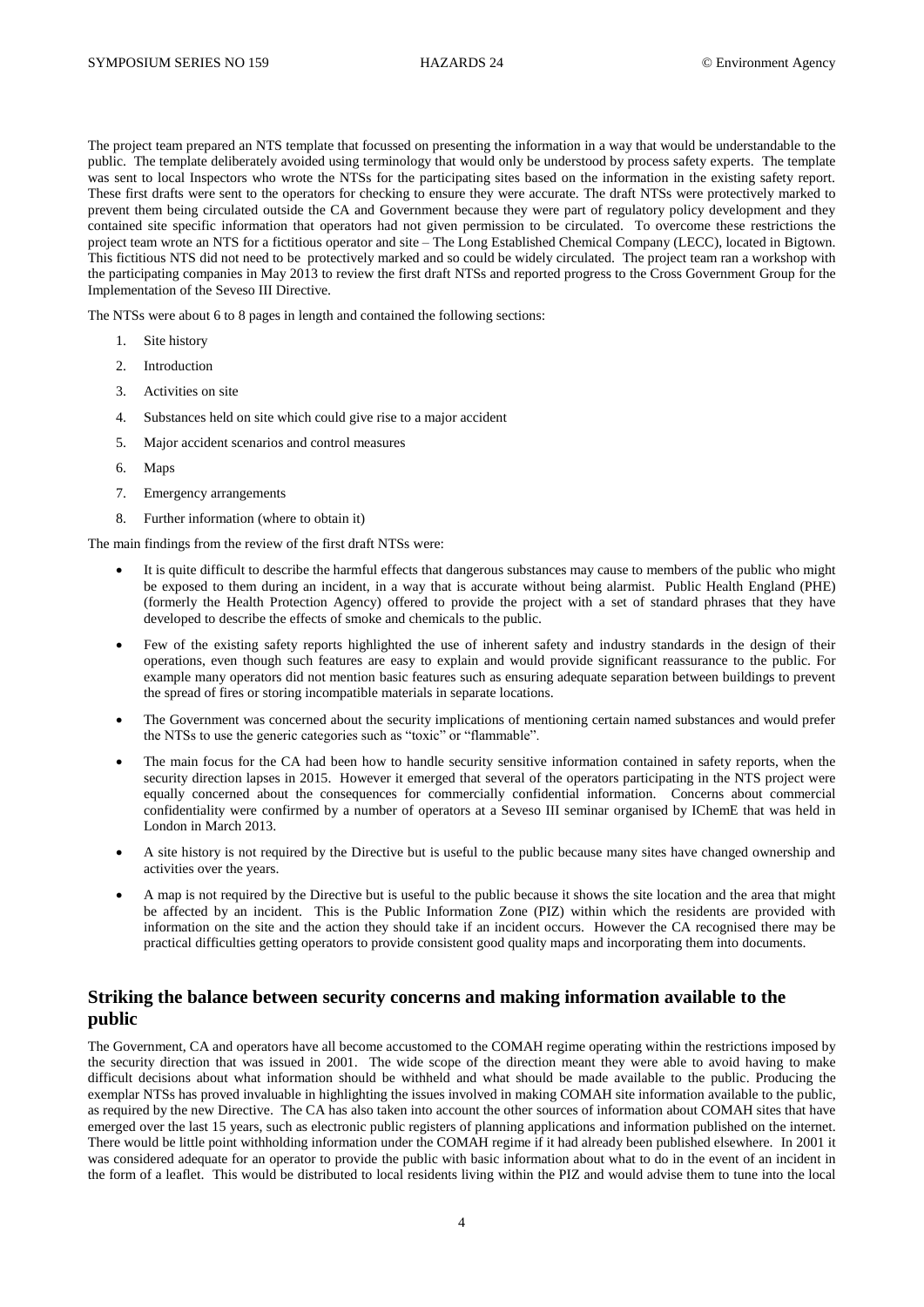radio station for further information. Nowadays the public might reasonably expect to receive emergency information on Twitter via their mobile phones.

Some of the typical issues involved in providing safety information to the public are illustrated by two maps which show LECC, the fictitious top tier COMAH site located in Bigtown. Figure 2 shows a typical map that might be included in a safety report or produced by the CA during safety report assessment and used to provide land-use planning advice to the local planning authority. It shows the three concentric consultation distances around the site - the outer, middle and inner consultation zones. The CA would routinely advise against certain types of new developments being built within specific zones. In this fictitious example it is clear from the curved shape of the inner consultation zone that there are two locations within the site that could generate a major accident, which is exactly the kind of security sensitive information that the Government does not want to be available to the public. The consultation zones are scientifically valid but are not particularly informative for the public, for example a zone might include the properties on one side of a road, but not the other side, or it might include only half the buildings in a large school. Figure 3 is a map that is better tailored to the needs of the local population. The area enclosed within the outer consultation zone has been modified to create a PIZ that takes account of the local geography. In the west it has been extended to include complete roads within the housing estate and to the north it has been reduced to exclude the far bank of the river where there are no properties. Modifying the consultation zone to create the PIZ also disguises the presence of the two locations that could generate a major accident.



Figure 2. Map of LECC showing consultation distances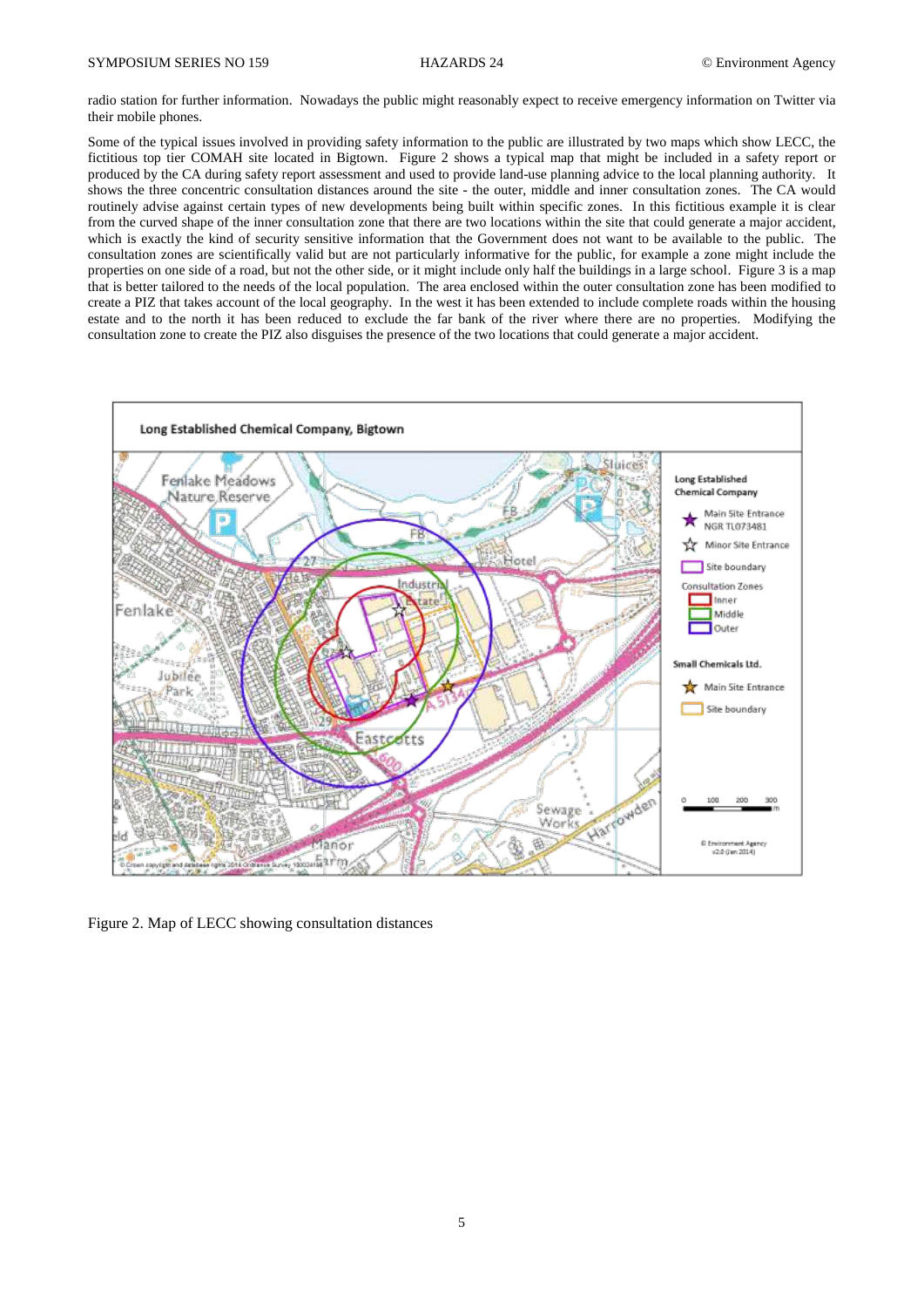

Figure 3. Map of LECC showing Public Information Zone

# **NTS project review – autumn 2013**

The NTS project team held meetings with the Government to review first draft NTSs. The Government was generally content with the progress that had been made and the proposals for resolving the issues that had been raised. They also gave a strong steer that the presence of individual named substances (such as hydrogen, methanol or oxygen) should not be disclosed to the public but that the generic categories (such as acute toxic or flammable gases) should be used instead. They asked the project to carry out further work using generic categories and to identify if it emerged that there were major difficulties in adopting this approach. In addition to security considerations, the CA has identified a number of potential benefits in adopting this approach:

- Using generic categories would reduce the number of substances that have to be listed something that is particularly important for warehouses that store hundreds of products containing dangerous substances. This would make it easier to provide the public with an inventory of dangerous substances.
- While the generic categories are described using terminology that is generally understood by the public, such as explosive, toxic or flammable, many of the named substances are almost meaningless to the public, for example ethyleneimine, boron trifluoride or piperidine.
- All of the properties of the named substances fit within the descriptions of the generic categories. They are listed separately in the Directive in order to give them different qualifying thresholds and not because they have markedly different dangerous properties. Therefore describing a named substance by its generic dangerous properties does not significantly reduce the quality of hazard information provided to the public.

In October 2013 the NTS project team presented their work to the Seveso III Programme Board that HSE had set up to oversee the practical delivery of the new COMAH 2015 regulations. The Programme Board decided that:

- the information contained in the draft NTSs was very similar to the Annex V information that has to be made permanently electronically available.
- The draft NTSs contained too little information to be considered a substitute for a safety report so if somebody requested a copy of a safety report the CA would have to provide the full report (or a redacted version with any security or commercially confidential information removed).
- Future work on NTSs should be integrated with the provision of Annex V public information.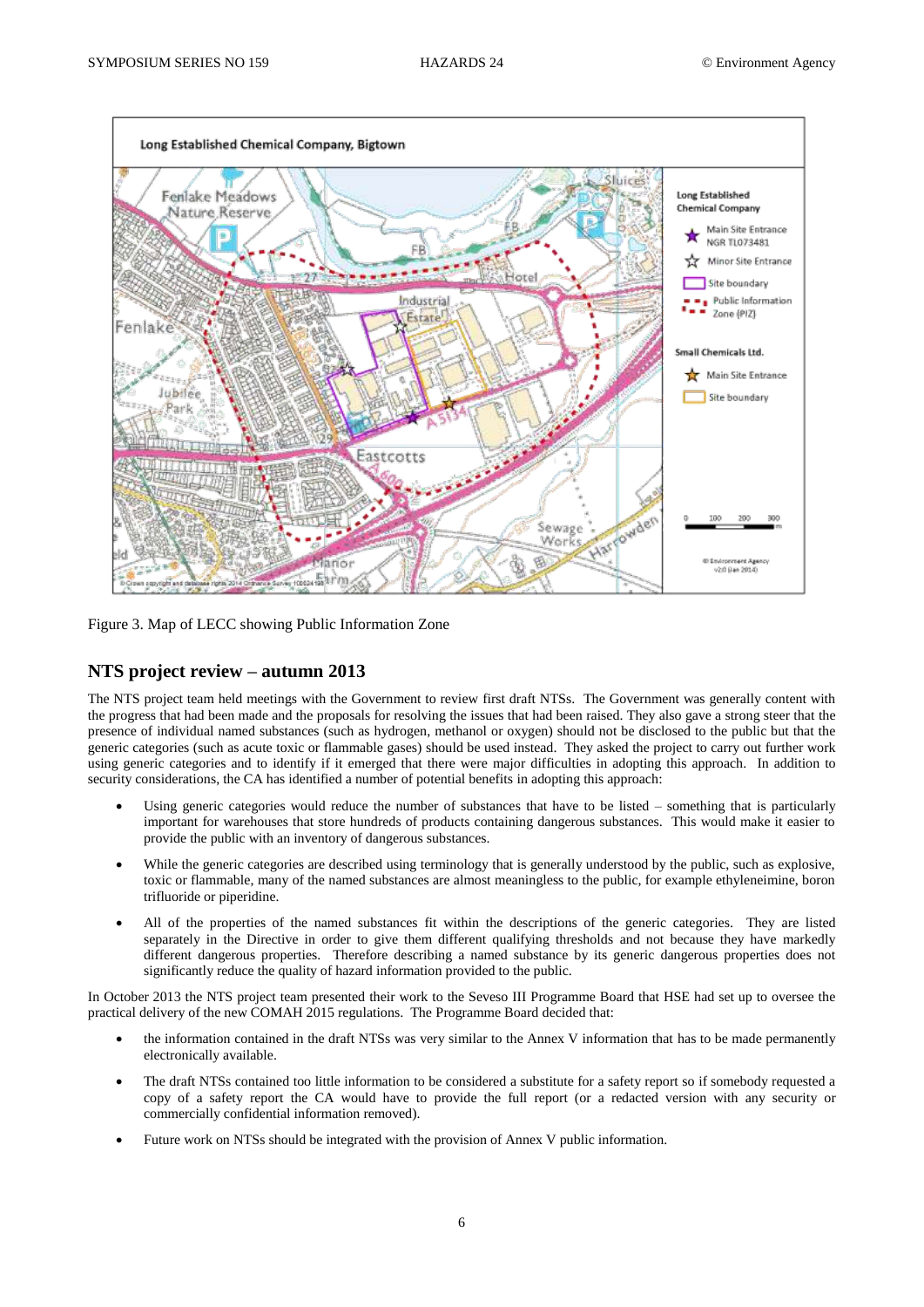#### **Drafting the COMAH 2015 regulations**

The transposition plan for the Seveso III directive includes carrying out a formal public consultation on a set draft COMAH regulations in the spring of 2014. In drafting the new regulations the CA has been guided by principles given in the HM Government Transposition Guidance, which are "aimed at ensuring the UK systematically transposes so the burdens are minimised and UK business are not put at a disadvantages relative to their European competitors". The principles state that, when transposing EU law, the Government will:

- a. ensure that (save in exceptional circumstances) the UK does not go beyond the minimum requirements of the measure which is being transposed
- b. wherever possible, seek to implement EU policy and legal obligations through the use of alternatives to regulation;
- c. endeavour to ensure that UK businesses are not put at a competitive disadvantage compared with their European counterparts;
- d. always use copy-out for transposition where it is available, except where doing so would adversely affect UK interests e.g. by putting UK businesses at a competitive disadvantage compared with their European counterparts or going beyond the minimum requirements of the measure that is being transposed. If departments do not use copy-out, they will need to explain to the Reducing Regulation Committee (RRC) the reasons for their choice;
- e. ensure the necessary implementing measures come into force on (rather than before) the transposition deadline specified in a Directive, unless there are compelling reasons for earlier implementation; and
- f. include a statutory duty for ministerial review every five years.

The CA must ensure that the new COMAH regulations fully transpose the public information requirements of the Directive. The drafting process has led to a re-assessment of the work that had been done on NTSs and how best to handle sensitive information regarding national security and commercial confidentiality. Figure 4 shows the scope and relative sensitivity of the information. The outcomes of that assessment were:

- The main differences between the Annex V information and the NTS are that the NTS contains a site history and site map in addition to the Annex V information.
- The term Non-Technical Summary, has a particular meaning in the Directive and only applies to top tier establishments (because only top tier establishments have to produce a safety report). The site public information must be provided for both top tier and lower tier COMAH establishments.
- The extent of the differences between a full safety report and a redacted safety report will vary from one establishment to another. In some cases only a few pieces of information may have to be redacted  $-$  e.g. the precise location of storage tanks containing a dangerous substance.

The CA concluded that the information that has been developed to date was best described as an enhanced version of the COMAH site public information described in Annex V of the Directive rather than being described as an amended or simplified safety report. This is shown in figure 4. The site public information is required for both top tier and lower tier sites, though more detail is required for top tier sites.



Figure 4. Relative sensitivity of information provided to the public under Seveso III